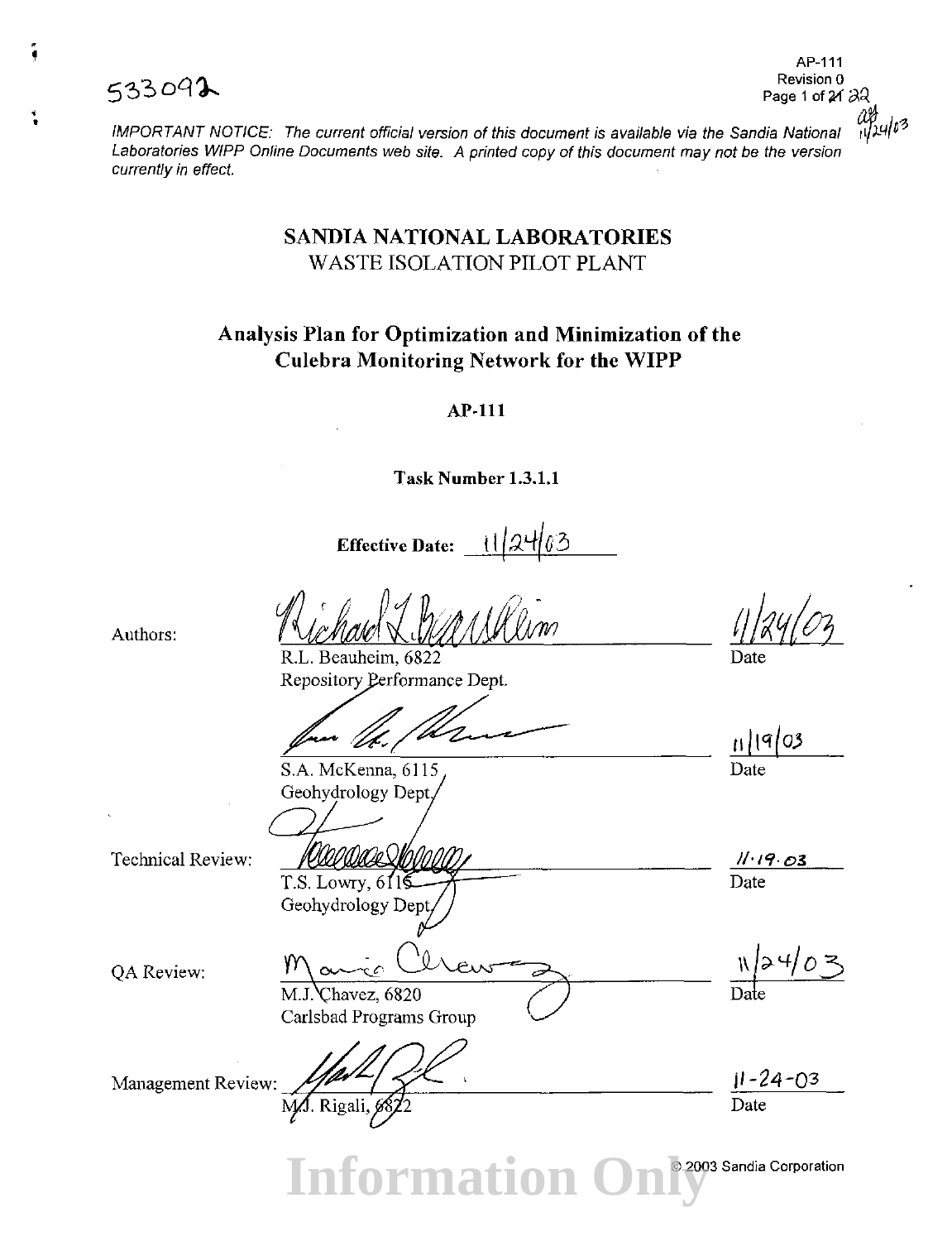$\sim$ 

#### **Contents**

Í.

| 2. |                                                                  |  |
|----|------------------------------------------------------------------|--|
|    |                                                                  |  |
|    |                                                                  |  |
|    |                                                                  |  |
|    | 222                                                              |  |
|    | $223 -$                                                          |  |
| 3. |                                                                  |  |
| 4. | Monitoring Network Objectives and Optimization Considerations 13 |  |
| 5. |                                                                  |  |
|    |                                                                  |  |
|    |                                                                  |  |
|    |                                                                  |  |
|    |                                                                  |  |
| 6. |                                                                  |  |
| 7. |                                                                  |  |
| 8. |                                                                  |  |
| 9. |                                                                  |  |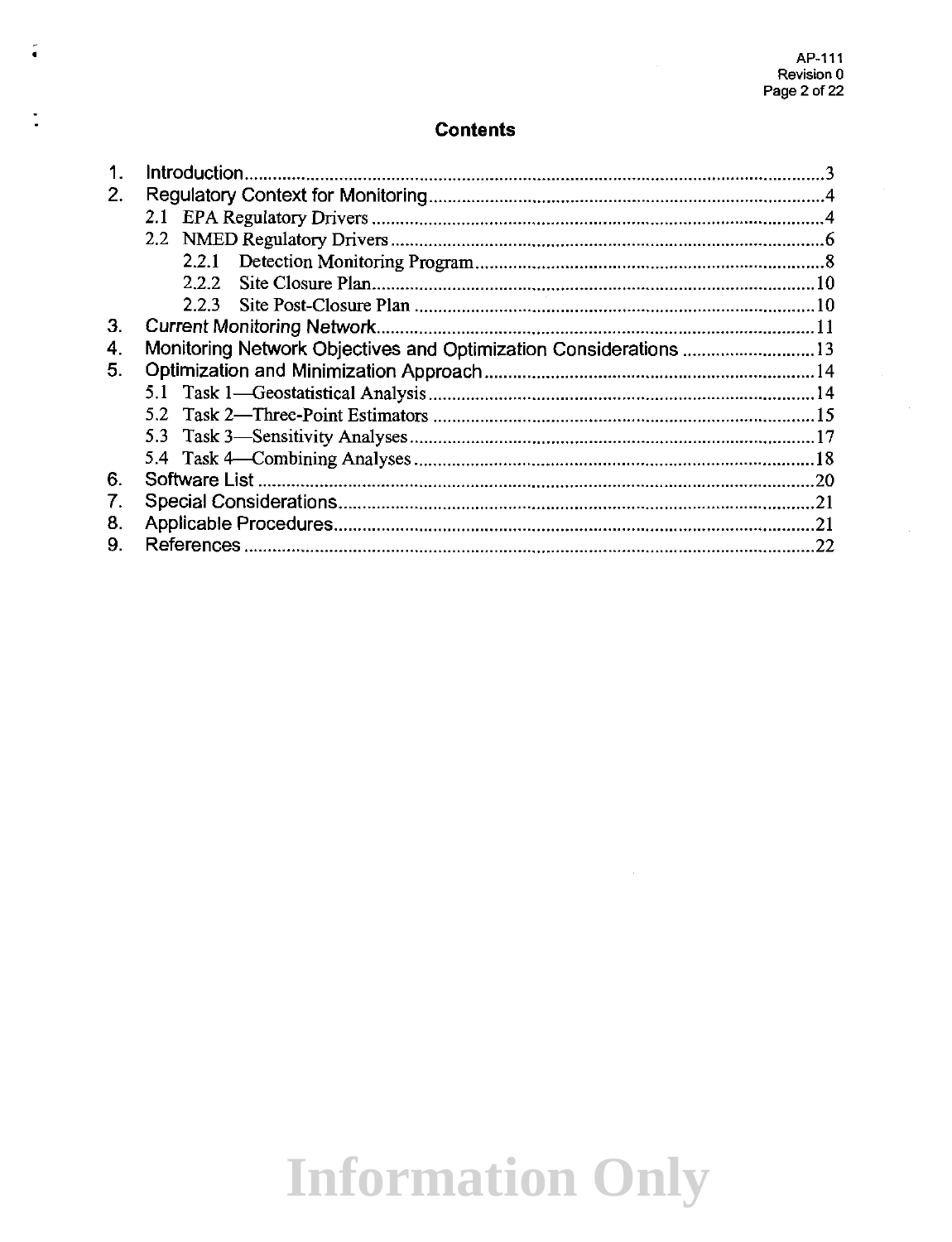#### **1\_ Introduction**

Monitoring of groundwater levels in the Culebra Dolomite Member of the Rustler Formation is a regulatory requirement for the U.S. Department of Energy's (DOE) Waste Isolation Pilot Plant (WIPP). This Analysis Plan directs the development and application of a method to optimize the locations of wells in such a way as to meet all regulatory requirements while minimizing the total number of wells required to monitor the Culebra near the WIPP site. The method must take into account all regulatory and programmatic requirements for monitoring as well as the established locations of: relatively new fiberglass-cased wells at the beginning of their useful lives, old steelcased wells near the end of their useful lives, and existing drilling pads where new wells might be more quickly and economically installed than at currently undisturbed locations. The activities performed under this Analysis Plan may be used for Programmatic Decisions.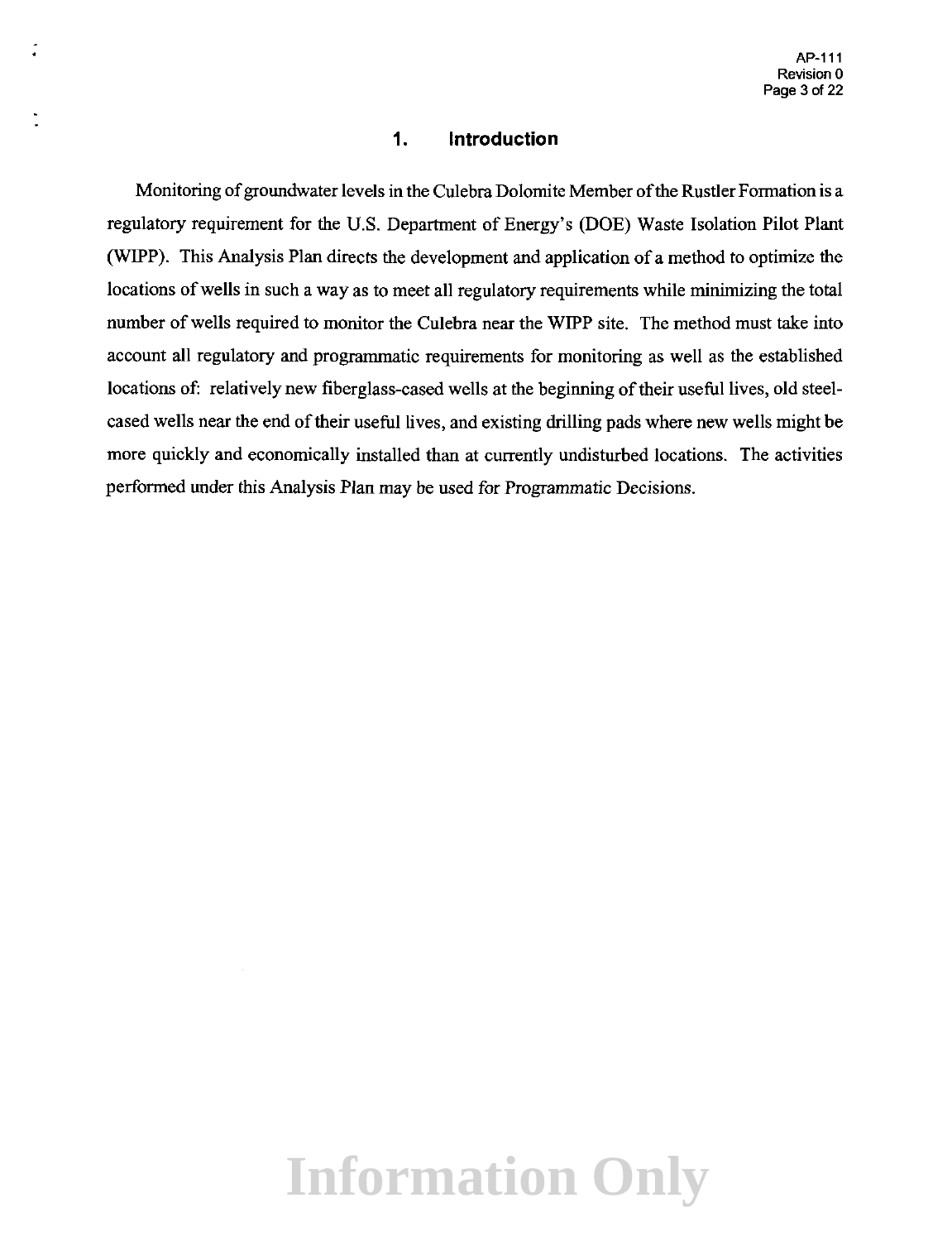### **2. Regulatory Context for Monitoring**

Groundwater-monitoring and modeling activities at the WIPP are an integral part of the DOE's broader requirements to demonstrate WIPP operations are performed in a manner that ensures protection of the environment, the health and safety of workers and the public, proper characterization of the disposal system, and compliance of the WIPP with applicable regulations. Continued compliance with regulations must be demonstrated every five years during the operational phase of the WIPP. The monitoring requirements apply not only for the current operational phase  $(\sim]35$  years), but extend through the post-closure phase of the facility to meet applicable regulations. Because of these long-term requirements, DOE's Carlsbad Field Office (CBFO) has developed a *Strategic Plan For Groundwater Monitoring at the Waste Isolation Pilot Plant* (DOE, 2003) that describes: relevant regulatory drivers; the current groundwater-monitoring network and how it has evolved over time; current groundwater program elements; strategies for maintaining compliance; methods for implementing the strategies; and roles and responsibilities of monitoring program participants.

#### **2.1 EPA Regulatory Drivers**

The U.S. Environmental Protection Agency (EPA) standards governing the management and disposal of spent nuclear fuel and high-level and transuranic (TRU) radioactive wastes are codified in 40 Code of Federal Regulation Part 191 (40 CFR 191) (EPA, 1985; 1993). The WIPP must satisfy these standards to dispose of TRU waste. The portion of the EPA standards that is applicable to groundwater monitoring can be found in Subpart B of 40 CFR §191.14(b) *Assurance Requirements,* namely:

(b) Disposal systems shall be monitored after disposal to detect substantial and detrimental deviations from expected performance. This monitoring shall be done with techniques that do not jeopardize the isolation of the wastes and shall be conducted until there are no significant concerns to be addressed by further monitoring.

Under the WIPP Land Withdrawal Act (LWA) of 1992 (Public Law 102-579, 1992; as amended, 1996), the EPA was required to issue, by rule, the criteria for the WIPP certification and subsequent re-certifications of compliance with final disposal regulations. The EPA issued these required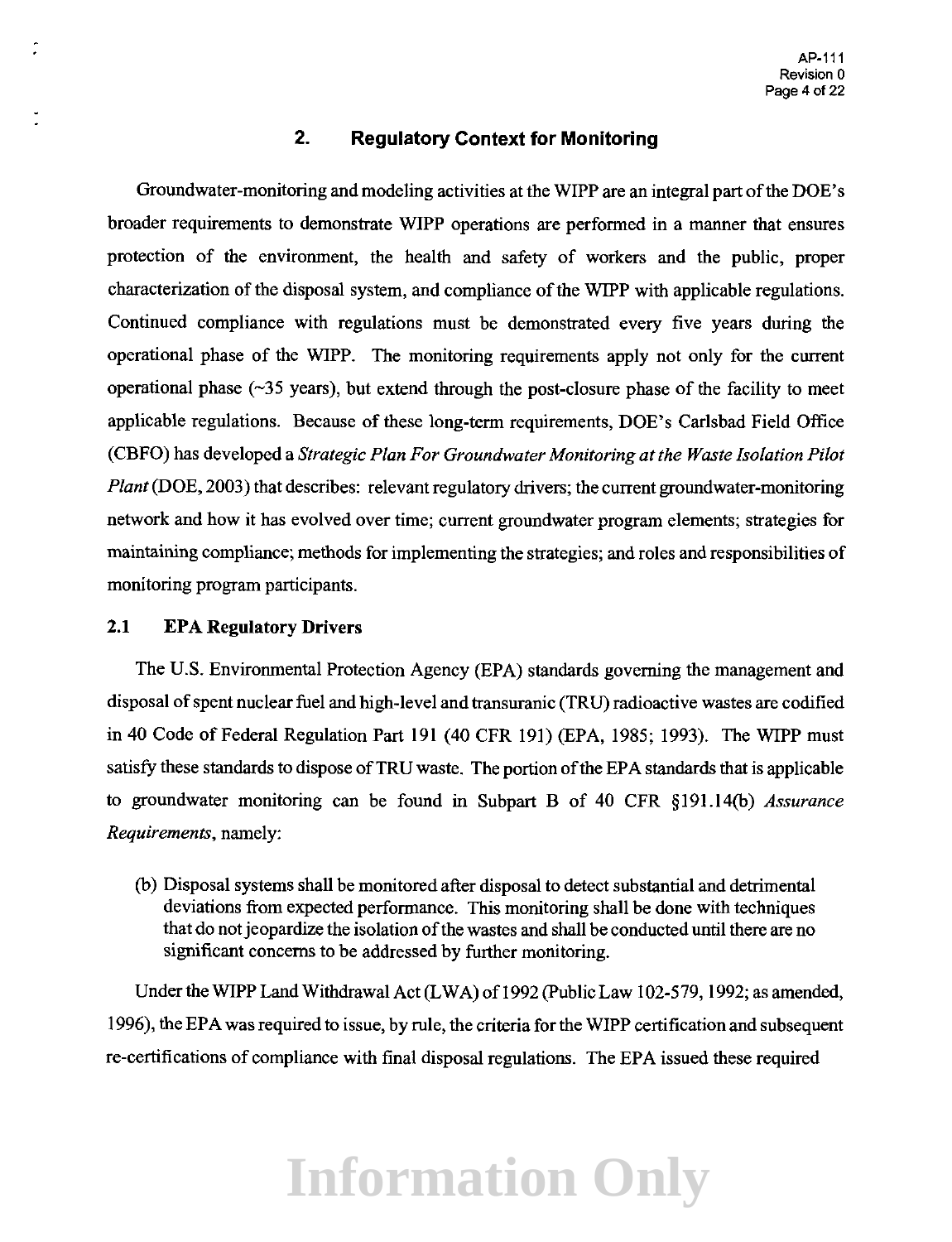criteria as 40 CFR Part 194 (EPA, 1996). The portions of 40 CFR 194 applicable to groundwater monitoring are presented below and can be found in Subpart B *Compliance Certification andRe-Certification Applications* and Subpart C *Compliance Certification and Re-Certification General Requirements.* 

Subpart B §194.15 Content of Compliance Re-Certification Application(s)

- (a) In submitting documentation of continued compliance pursuant to section 8(f) of the WIPP LWA, the previous compliance application shall be updated to provide sufficient information for the Administrator to detennine whether or not the WIPP continues to be in compliance with the disposal regulations. Updated documentation shall include:
	- (1) All additional geologic, geophysical, geochemical, hydrologic, and meteorologic information;
	- (2) All additional monitoring data, analyses and results;
	- (3) All additional analyses and results of laboratory experiments conducted by the Department or its contractors as part of the WIPP program;
	- *(* 4) An identification of any activities or assumptions that deviate from the most recent compliance application;
	- ( 5) A description of all waste emplaced in the disposal system since the most recent compliance certification or re-certification application. Such description shall consist of a description of the waste characteristics and waste components identified in  $\S 194.24(b)(1)$  and  $\S 194.24(b)(2)$ ;
	- ( 6) Any significant information not previously included in a compliance certification or re-certification application related to whether the disposal system continues to be in compliance with the disposal regulations; and
	- (7) Any additional information requested by the Administrator or the Administrator's authorized representative.

Subpart C §194.42 Monitoring

- (a) The Department shall conduct an analysis of the effects of disposal system parameters on the containment of waste in the disposal system and shall include the results of such analysis in any compliance application. The results of the analysis shall be used in developing plans for pre-closure and post-closure monitoring required pursuant to paragraphs (c) and (d) of this section. The disposal system parameters analyzed shall include, at a minimum:
	- (1) Properties of backfilled material, including porosity, permeability, and degree of compaction and reconsolidation;
	- (2) Stresses and extent of deformation of the surrounding roof, walls, and floor of the waste disposal room;
	- (3) Initiation or displacement of major brittle deformation features in the roof or surrounding rock;
	- (4) Ground water flow and other effects ofhuman intrusion in the vicinity of the disposal system;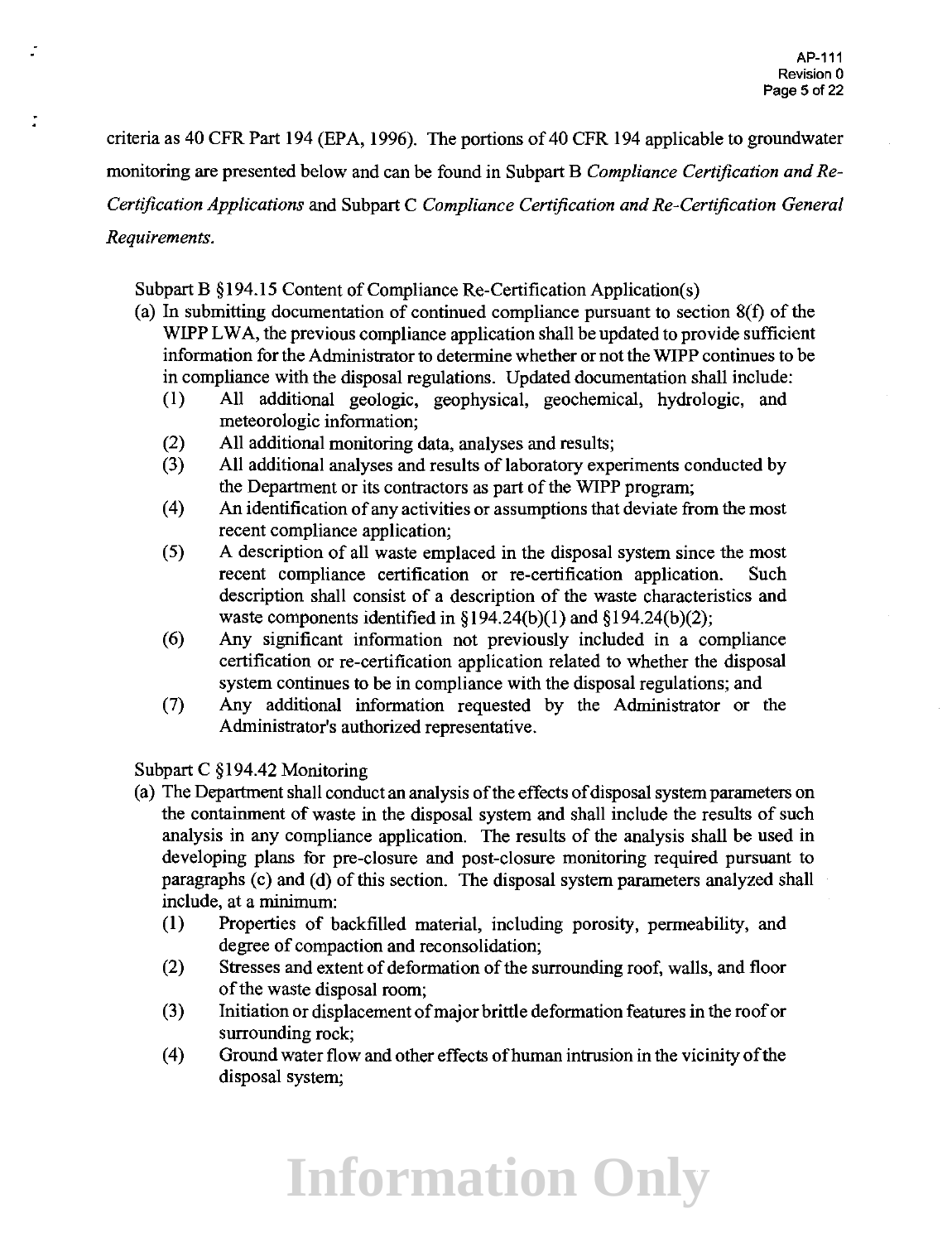- (5) Brine quantity, flux, composition, and spatial distribution;
- ( 6) Gas quantity and composition; and
- (7) Temperature distribution.

Ĵ.

- (b) For all disposal system parameters analyzed pursuant to paragraph (a) of this section, any compliance application shall document and substantiate the decision not to monitor a particular disposal system parameter because that parameter is considered to be insignificant to the containment of waste in the disposal system or to the verification of predictions about the future performance of the disposal system.
- (c) Pre-closure monitoring. To the extent practicable, pre-closure monitoring shall be conducted of significant disposal system parameter(s) as identified by the analysis conducted pursuant to paragraph (a) of this section. A disposal system parameter shall be considered significant if it affects the system's ability to contain waste or the ability to verifY predictions about the future performance of the disposal system. Such monitoring shall begin as soon as practicable; however, in no case shall waste be emplaced in the disposal system prior to the implementation of pre-closure monitoring. Pre-closure monitoring shall end at the time at which the shafts of the disposal system are backfilled and sealed.
- (d) Post-closure monitoring. The disposal system shall, to the extent practicable, be monitored as soon as practicable after the shafts of the disposal system are backfilled and sealed to detect substantial and detrimental deviations from expected performance and shall end when the Department can demonstrate to the satisfaction of the Administrator that there are no significant concerns to be addressed by further monitoring. Post-closure monitoring shall be complementary to monitoring required pursuant to applicable federal hazardous waste regulations at parts 264, 265, 268, and 270 of this chapter and shall be conducted with techniques that do not jeopardize the containment of waste in the disposal system.
- (e) Any compliance application shall include detailed pre-closure and post-closure monitoring plans for monitoring the performance of the disposal system. At a minimum, such plans shall:
	- (1) IdentifY the parameters that will be monitored and how baseline values will be determined;
	- (2) Indicate how each parameter will be used to evaluate any deviations from the expected performance of the disposal system; and
	- (3) Discuss the length of time over which each parameter will be monitored to detect deviations from expected performance.

### **2.2 NMED Regulatory Drivers**

Waste disposed at the WIPP is termed "mixed" waste because it contains both radioactive and hazardous constituents. Disposal of radioactive constituents is regulated by EPA, as described above. Disposal of hazardous constituents is regulated under the Resource Conservation and Recovery Act (RCRA) (United States Code (USC), 1976).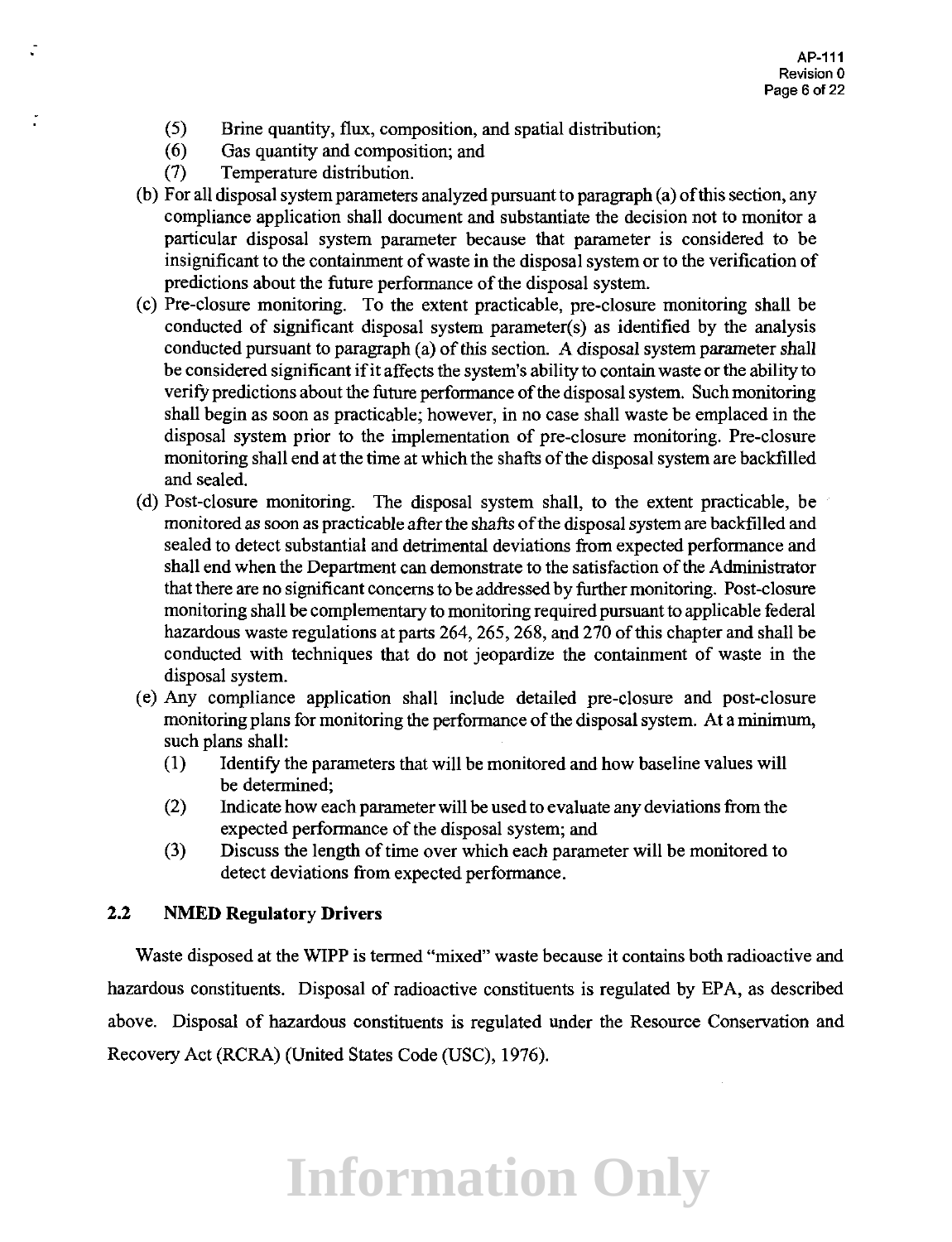The RCRA is a statute designed to provide "cradle-to-grave" control of hazardous waste by imposing management requirements on generators and transporters of hazardous wastes and on owners and operators of treatment/storage/disposal facilities. The RCRA requirements are implemented primarily through the 40 CFR Part 260-280 series of regulations with Parts 260-270 consisting of requirements and standards pertaining to solid waste, particularly hazardous waste.

The EPA has delegated authority to the State of New Mexico such that the state hazardous waste management program has been approved to operate in lieu of the federal RCRA program. Consequently, the New Mexico Environment Department (NMED) has authority over hazardous waste management at the WIPP. The New Mexico Hazardous Waste Act (NMHWA), and regulations promulgated thereunder, form the legal basis for the WIPP HWFP. Applicable New Mexico Administrative Code (NMAC, 2000) requirements for groundwater monitoring include:

20.4.1.500 NMAC (incorporating 40 CFR §§264.97 and 264.98)

Specifies the requirements for a Detection Monitoring Program (DMP) to establish background groundwater quality and monitor indicator parameters and waste constituents that provide a reliable indication of the presence ofhazardous constituents in the groundwater.

20.4.1.500 NMAC (incorporating 40 CFR §264.60l(a))

Ĵ.

Specifies the need for the DMP to demonstrate compliance with the environmental performance standard for the Underground Hazardous Waste Disposal Units (HWDUs ). This standard requires prevention of any releases that may have adverse effects on human health or the environment due to migration of waste constituents in the groundwater or subsurface environment.

20.4.1.500 NMAC (incorporating 40 CFR §§264.95, 264.98,264.601, and 264.602)

Specifies the need to identify the point of compliance relative to the groundwater flow direction and the need for detection monitoring wells.

20.4.1.500 NMAC and 20.4.1.900 NMAC (incorporating 40 CFR §§264.97(a) and (c), 264.98(b), 270.42)

Describes requirements for well location, maintenance, and plugging and sealing.

20.4.1.500 NMAC (incorporating 40 CFR §264.98(a))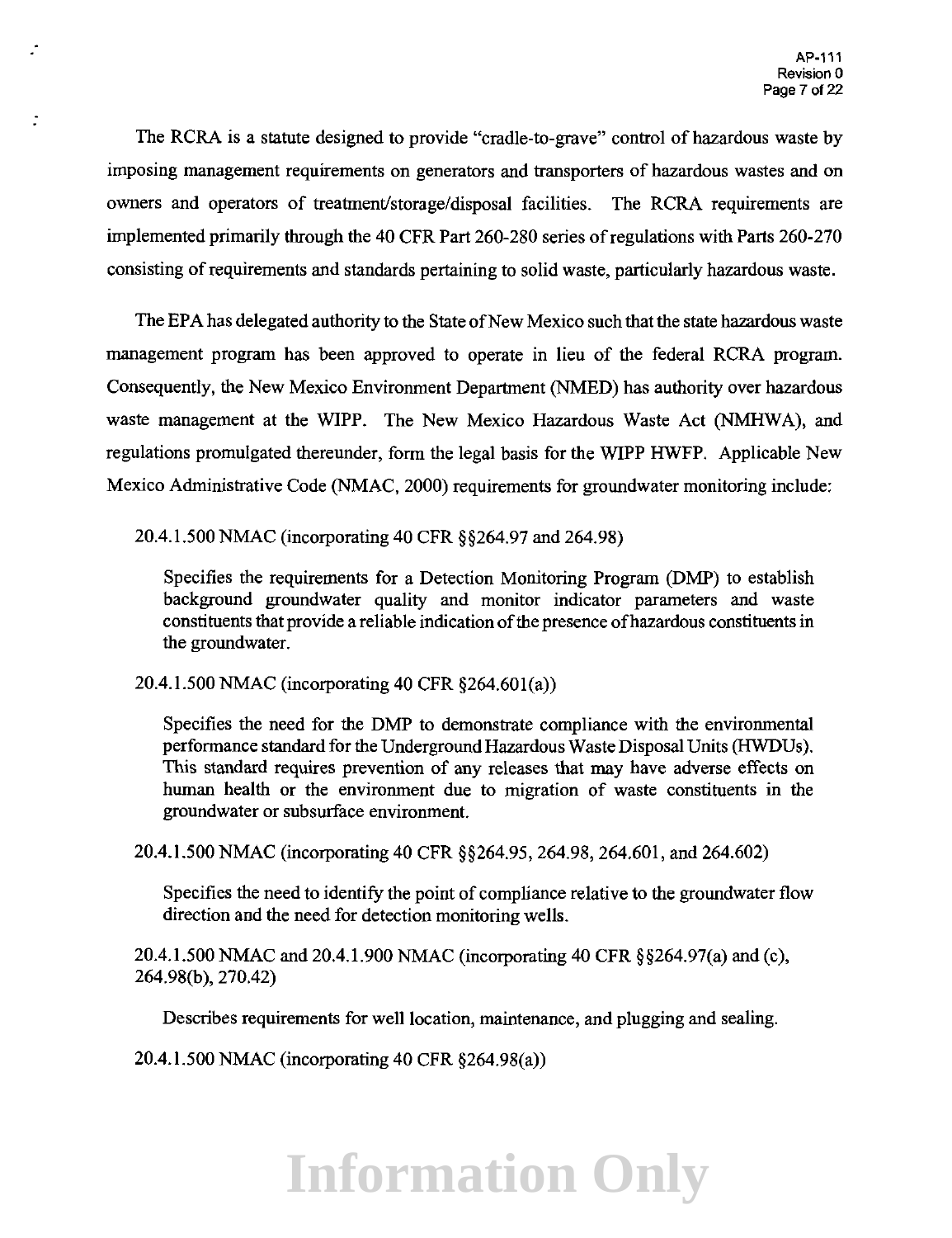Specifies the parameters and constituents to be monitored in the DMP.

20.4.1.500 NMAC (incorporating 40 CFR §264.97(f))

Specifies the need for determination of groundwater snrface elevations at monitoring wells and throughout the region.

20.4.1.500 NMAC (incorporating 40 CFR §264.98(e))

Specifies the need for the determination of groundwater flow rate and direction using groundwater surface elevations.

In 1999, the NMED issued a hazardous waste facility permit (HWFP) to the DOE and the MOC to operate a hazardous waste storage and disposal facility at the WIPP (NMED, 1999). Among other terms and conditions of the permit, the NMED required the implementation of a Detection-Monitoring Program (DMP), Site Closure Plan, and Site Post-Closure Plan, each of which contained requirements pertaining to groundwater monitoring. These requirements are summarized below.

### **2.2.1 Detection Monitoring Program**

The DMP is included as part of the HWFP (i.e., Module V) to establish background groundwater quality and to monitor indicator parameters and waste constituents that provide a reliable indication of the presence of hazardous constituents in the groundwater. Components of the DMP related to groundwater monitoring include:

- Point of compliance
- Well maintenance and plugging and abandonment
- Water quality sampling
- Groundwater level monitoring
- Data evaluation and reporting

The HWFP (Module V.B.) defines the point of compliance as the vertical surface located perpendicular to the groundwater flow direction at the detection monitoring wells (DMWs) that extends to the Culebra Dolomite Member of the Rustler Formation. The DMWs are specified to be the WQSP Wells 1 through 6 (completed to the Culebra) and WQSP Well 6A (completed to the Dewey Lake).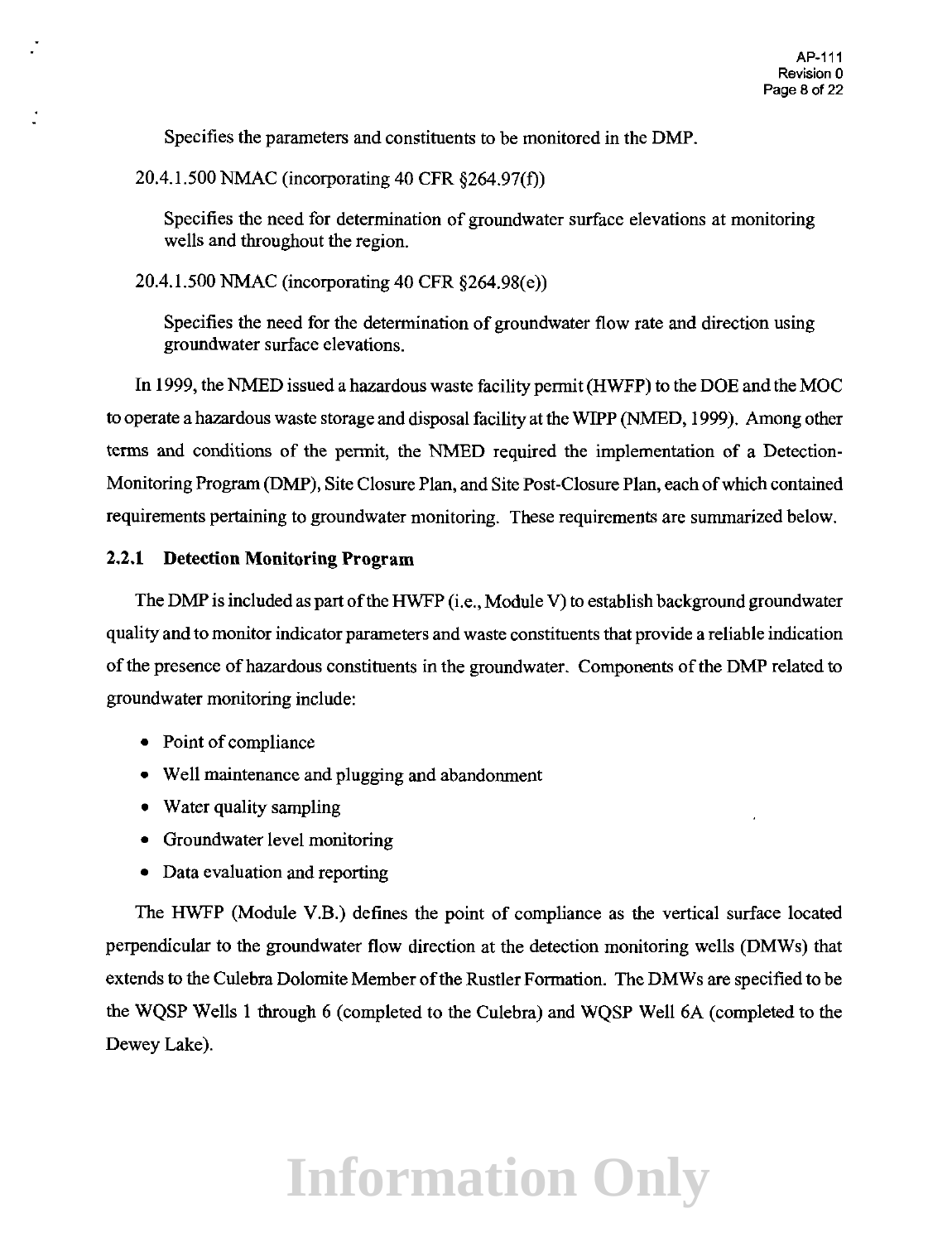Maintenance of the seven DMWs is performed according to the requirements of HWFP Module V.C. The DMWs may be plugged and abandoned (P&A'ed) by submitting a permit modification request to NMED. Plugging and abandonment would be performed in such a manner as to eliminate physical hazards, prevent groundwater contamination, conserve hydrostatic head, and prevent commingling of subsurface waters. A P&A report is to be submitted to NMED 90 days from the date the DMW is removed from the DMP.

-·

Groundwater quality sampling from WQSP-1 through 6 and 6A is required under the DMP (Module V.D. through V.F.) to establish an accurate and representative groundwater database that is scientifically defensible and demonstrates regulatory compliance. Two separate phases of sampling are identified under the DMP. During the first phase, groundwater sampling and analyses are performed to determine background or existing conditions of groundwater quality. This phase must be completed before any hazardous waste is disposed in the WIPP and must contain four sampling rounds performed over a two-year period<sup>1</sup>. In the second phase, groundwater sampling is performed semi-annually (March through May and September through November of each year) to determine if groundwater composition is changing or being affected by WIPP activities. The parameters and chemical constituents monitored in both phases are listed in Module V of the HWFP.

The DMP also requires groundwater-level measurements in wells located across the site (Module V.G. and V.H.). Water-level measurements of particular interest are those taken in the Culebra and Magenta Members of the Rustler Formation. However, water-level measurements are also made in monitoring wells completed in other water-bearing zones overlying and underlying the WIPP repository horizon when access to those zones is possible. These zones include, but are not limited to, the Dewey Lake, the Forty-niner, the Rustler-Salado contact, and the Bell Canyon. Under the DMP, water-level measurements are taken in the seven water-quality wells (WQSP Wells 1 through 6 and Well 6A) and in older wells located at 26 other locations as called out in Attachment L, HWFP. Measurements are made monthly in at least one accessible completion interval at each available location. At locations with two or more wells completed in the same interval, quarterly

I The water-quality baseline for the WIPP has been established based on I 0 rounds of sampling conducted over a fiveyear period.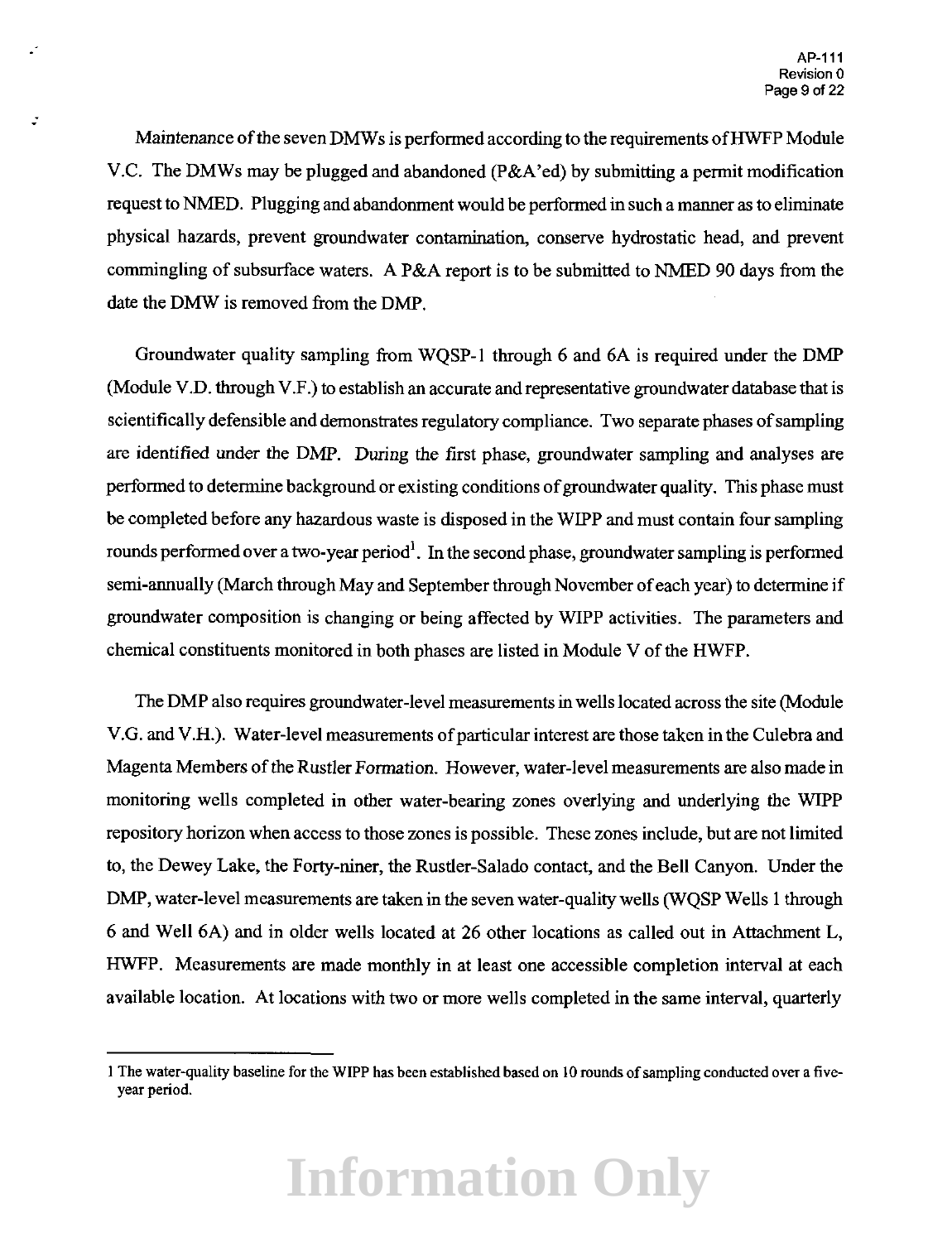measurements are to be taken in the redundant wells. Water levels in the new water-quality wells are measured monthly and, in addition, before each water-quality sampling event

### 2.2.2 Site Closure **Plan**

--

The Site Closure Plan describes the activities necessary to close the WIPP individual units and facility and includes plans for underground panel closure, surface storage unit closures, shaft sealing, and activities related to groundwater. The operational phase of the facility will be followed by a decontamination and decommissioning phase and final closure. Closure will likely occur approximately 35 years after the date waste was first received. During the closure phase, monitoring wells no longer in use will be P&A'ed according to applicable regulations as provided for in the Closure Plan. Those wells remaining in the network during the closure phase (i.e., those not P&A' ed) will be monitored at the same frequency and level of effort described in the DMP for the operational phase.

#### 2.2.3 Site Post-Closure **Phm**

The Site Post-Closure Plan describes the activities required to maintain the WIPP after completion of facility closure and to implement institutional controls to limit access. Post-closure groundwater monitoring will continue in accordance with the DMP. The sampling frequency may be changed to biannually after the final facility closure is completed. The final target analyte list specified in the HWFP for water-quality sampling may also be changed based on the final composition of the waste. The changes would require a modification of the current HWFP approved by the Secretary of the NMED.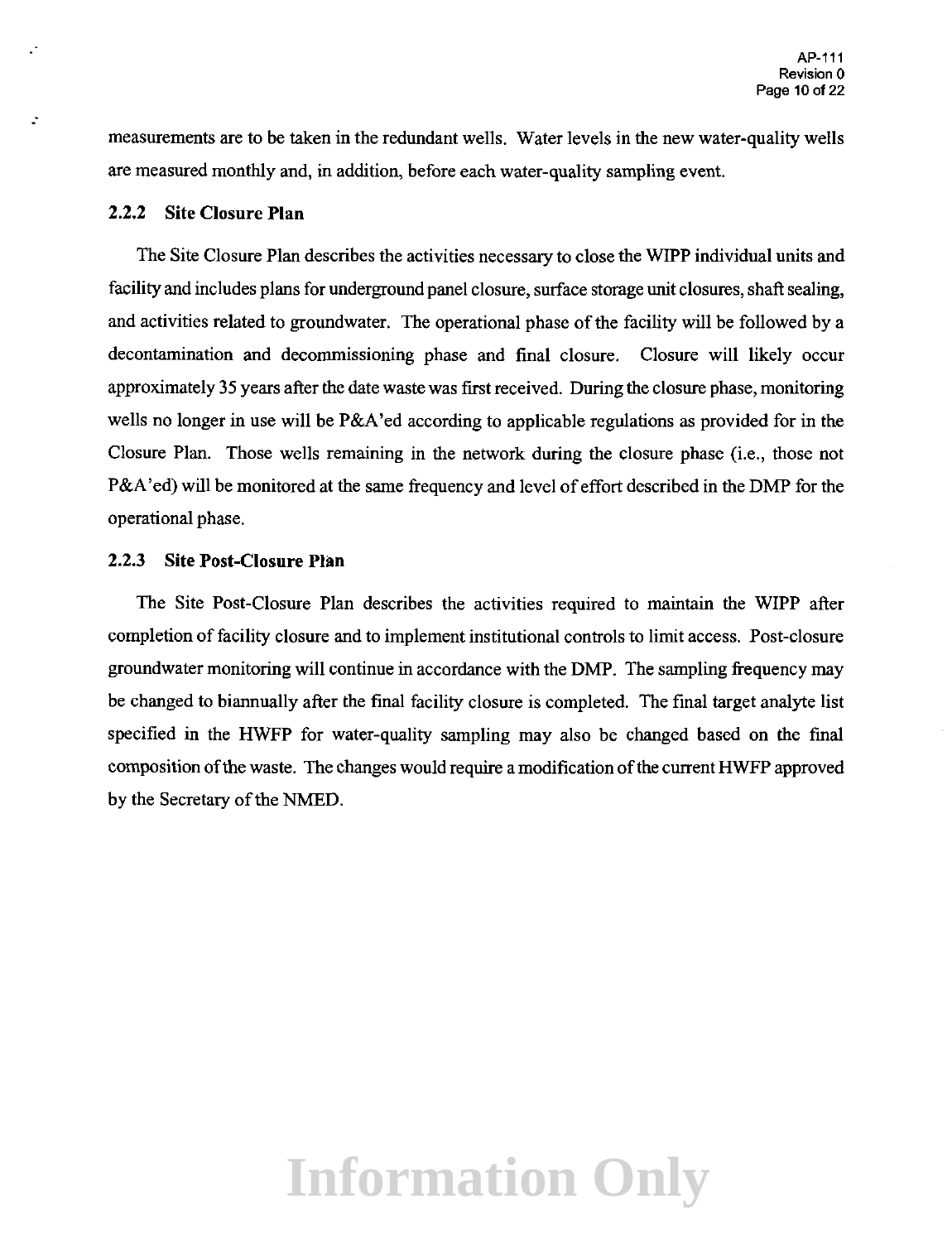#### 3. **Current Monitoring Network**

The existing well network as of October 2003 includes 52 wells monitoring the Culebra on 38 drilling pads (Figure 1), with three more wells scheduled to be drilled in early FY04 (SNL-1, 5, and II). Many of these wells were converted geologic core holes or potash resource evaluation holes, so were not constructed or located specifically for characterizing the WIPP groundwater hydrology. In addition, 34 of the existing wells are steel-cased and most were constructed more than 20 years ago. Because of age and the corrosive brine environments in some wells, the steel casings are deteriorating. All steel-cased wells will probably need to be P&A'ed within the next 5 to 10 years. Without replacing at least some of these wells, the remaining network would be inadequate to allow us to quantify flow rate and direction accurately and meet other program requirements.

OSNL-1







Figure I. Current Culebra monitoring network.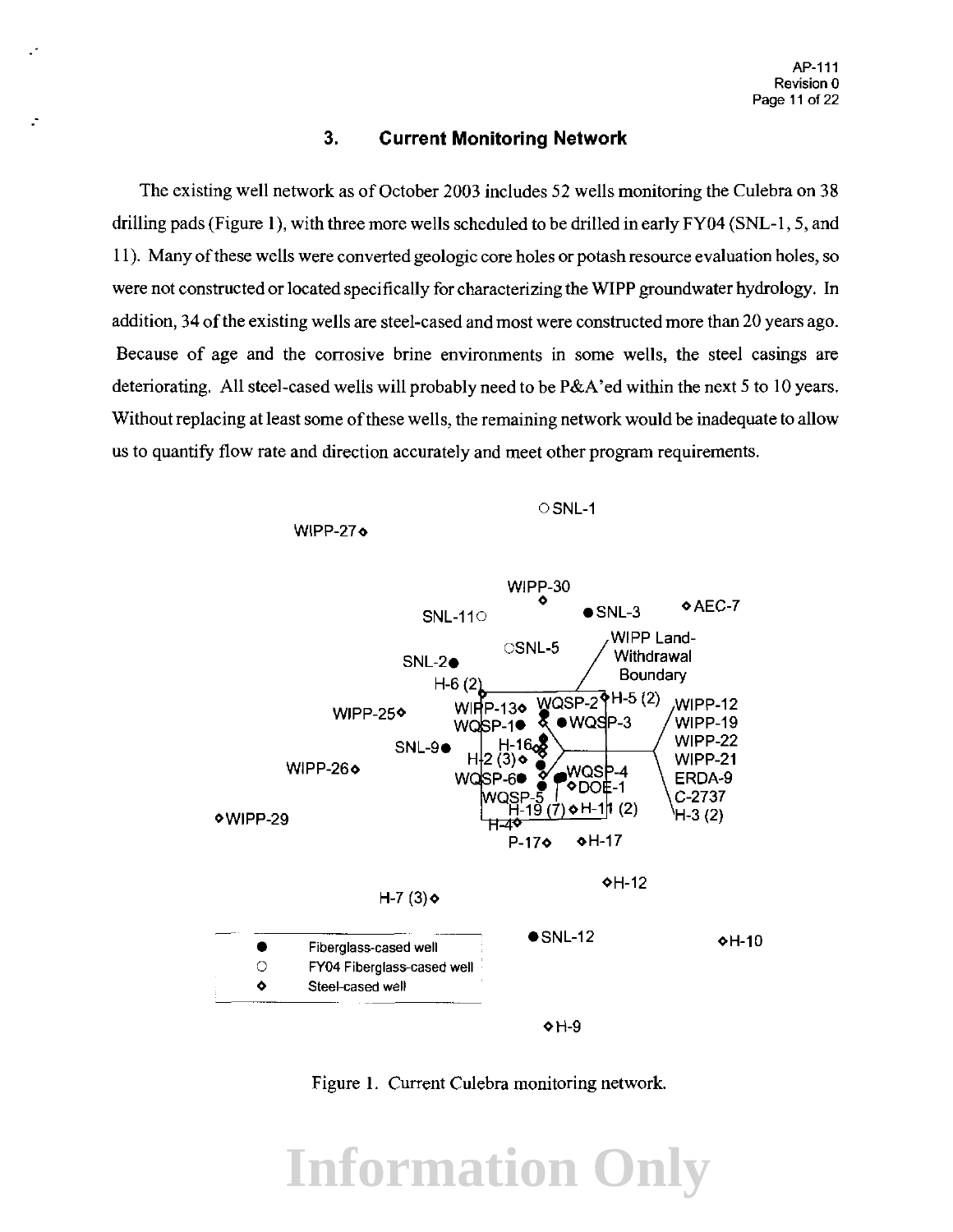Issues of current well location, age, and P&A suggest that wells will need to be replaced and, in some cases, relocated. These issues raise the question of what constitutes an adequate network of wells for monitoring WIPP hydrology. In a homogeneous medium under steady-state conditions, three wells along the northern WIPP boundary and three wells along the southern boundary might be adequate to define groundwater flow direction and velocity across the site assuming the hydraulic gradient trends north to south. The Culebra, however, is not a homogeneous medium, nor does it appear to be at steady-state. The transmissivity of the Culebra varies over six orders of magnitude from east of the WIPP site to Nash Draw located west of the site. This heterogeneity causes both flow direction and velocity to be highly variable and location-specific. In order to understand flow patterns on the WIPP site, more wells are needed than simply three upgradient and three downgradient. In addition, monitoring since the time of the CCA has shown that water levels in the Culebra (and other strata) change in response to a variety of stresses originating off the WIPP site. If the monitoring network were restricted to wells only on the WIPP site, there would be little chance of understanding why water levels were changing. Wells also need to be located in areas where they can provide information that can be used to determine boundary conditions for the flow model used in WIPP performance assessment calculations. Thus, an optimized monitoring network should include wells both on the WIPP site and several miles from the WIPP site in key locations.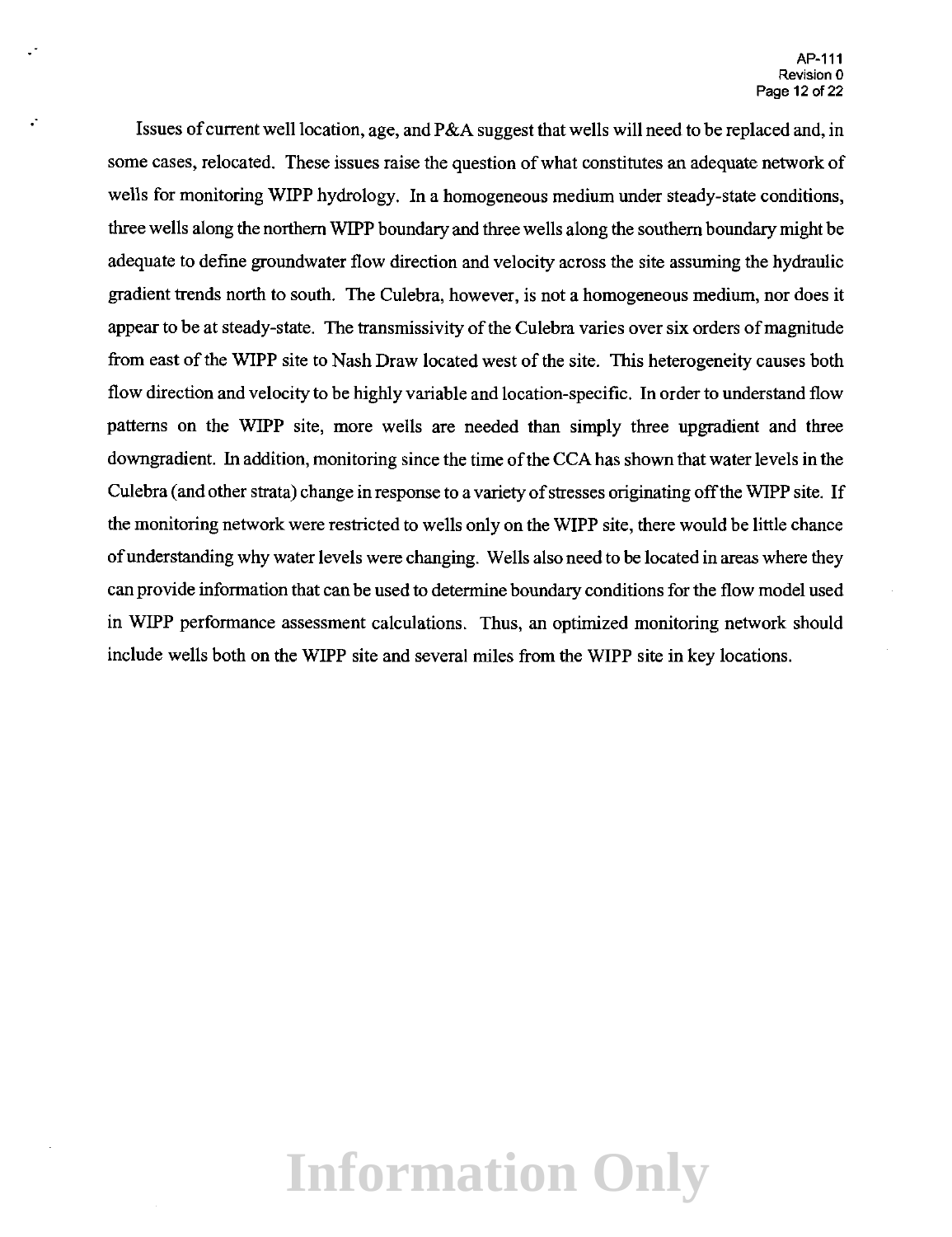### **4\_ Monitoring Network Objectives and Optimization Considerations**

 $\cdot$ 

The optimized and minimized Culebra monitoring network must meet three primary objectives:

- 1. It must continue to allow the determination of the direction and rate of groundwater flow across tbe WIPP site (NMED and EPA requirement);
- 2. It must continue to provide data needed to infer causes of changes in water levels that might be observed (EPA requirement); and
- 3. It must continue to provide spatially distributed head data adequate to allow both defensible boundary conditions to be inferred for Culebra flow models and defensible calibration of those models (PA requirements).

The degree to which these objectives can be reduced to quantitative measures will be evaluated as the work described in this Analysis Plan proceeds.

The optimized and minimized monitoring network will not be created without regard to where wells currently exist, or without regard to our current understanding of the hydrology of the Culebra. The optimization and minimization process must take the following factors into consideration:

- I. Optimize around (i.e., preserve) existing locations of fiberglass-cased wells
- 2. Preserve existing locations of steel-cased wells where feasible to minimize pad/road construction, permitting, and survey costs
- 3. Identify existing well locations that are not needed
- 4. Known T variations and geologic boundaries
- 5. Where feasible, locate new wells where conceptual model assumptions (e.g., low T east of halite margins, high T where upper Salado dissolution has occurred) can be tested
- 6. Where feasible, locate new wells in areas ofhigh groundwater flow and/or particle travel time model sensitivity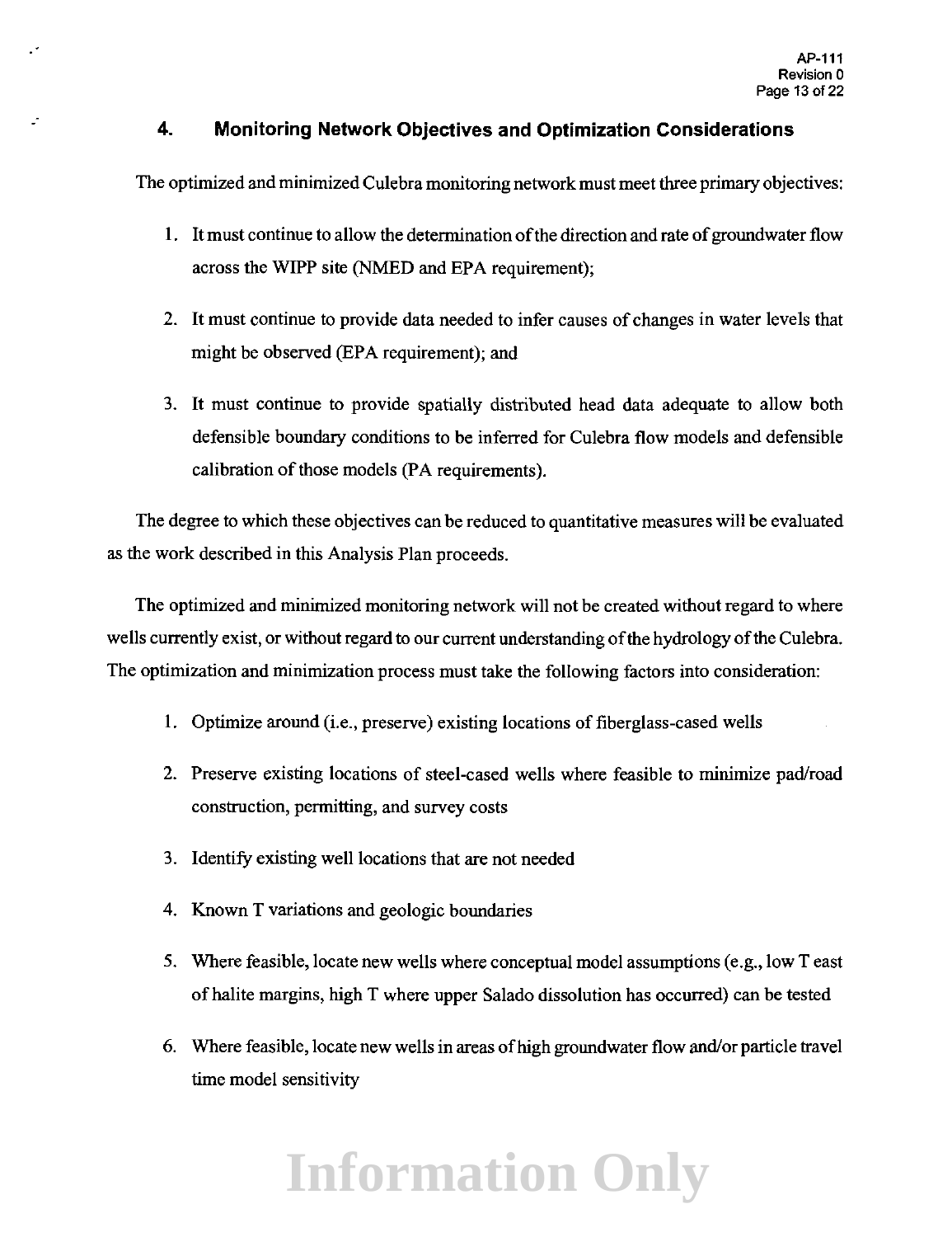### **5. Optimization and Minimization Approach**

Optimization and minimization of the Culebra monitoring network will involve a combination of three different sets of calculations:

- 1. A geostatistical analysis aimed at minimizing the average variance in head estimations across the model domain;
- 2. An analysis to identify the best locations for new wells to define the magnitude and orientation of the hydraulic gradient more accurately using a three-point estimation technique; and
- 3. A sensitivity analysis to identify where model outputs (e.g., travel time from above the WIPP disposal panels to the land-withdrawal boundary) are most sensitive to model estimates (head, transmissivity).

These calculations are explained more fully in the task descriptions presented below. Sean McKenna (6115) will be the analyst responsible for the tasks. An analysis report will be prepared describing the optimization and minimization procedure and results. The tasks (including reporting) should be completed by March 1, 2004.

### **5.1 Task 1-Geostatistical Analysis**

The geostatistical analysis is an analysis of the estimation variance of the heads across the site. The estimation variance is also known as the kriging variance or the estimation error. This task will involve the calculation and model fitting of variograms on the measured head values for a given measurement time, or for multiple measurement times. These variograms and the measured heads will be used to estimate the head values across the model domain geostatistically using kriging. The kriging results provide the estimates of head at every point on a predefined grid or arbitrarily chosen set of points. In addition to the head estimates, kriging also provides the estimation variance at every location. The goal of this analysis will be to determine locations where additional monitoring wells will create the greatest reduction in the overall estimation variance. This analysis will be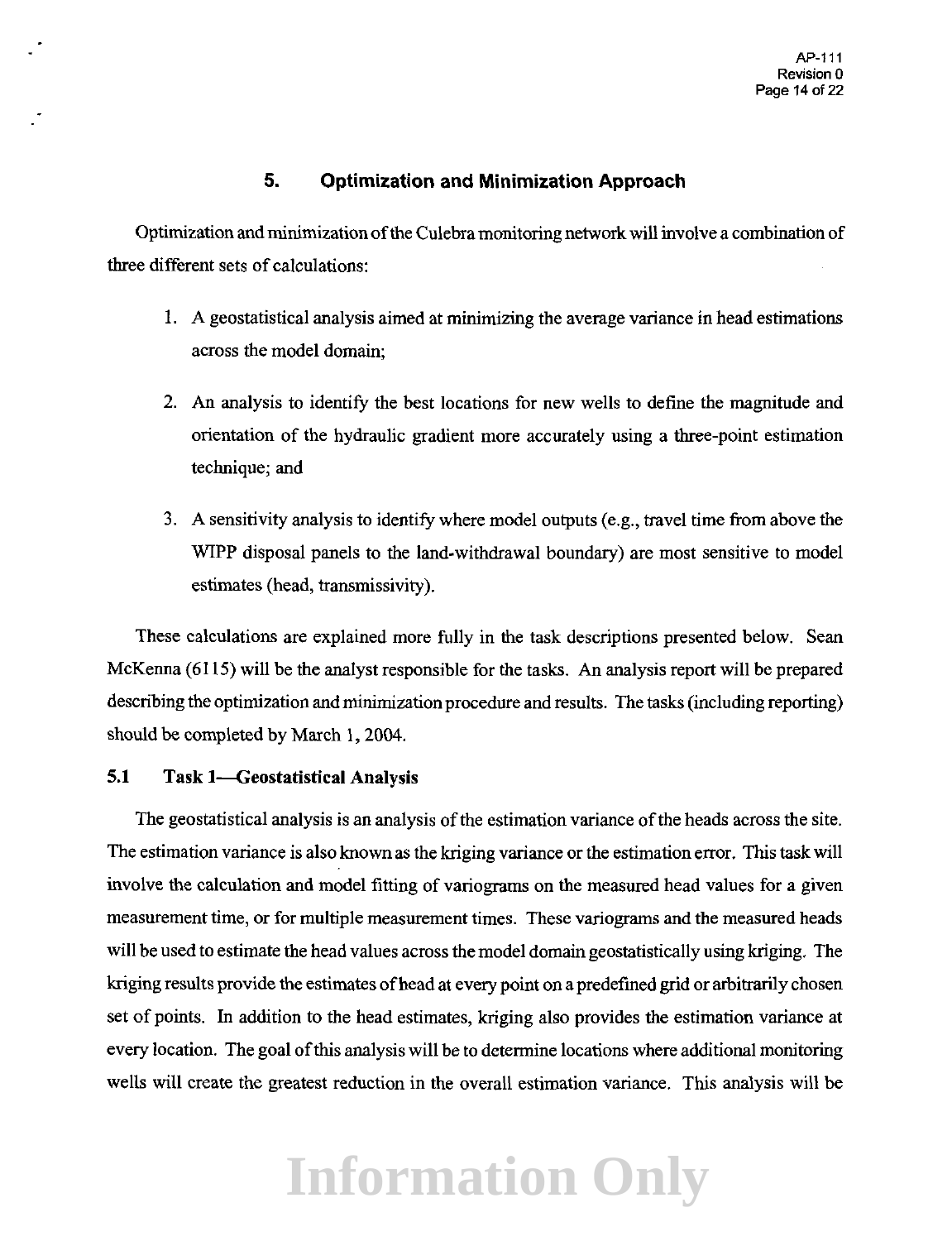focused on identifying those locations where wells could be placed within the WIPP land withdrawal boundary as it is expected that the head correlation lengths will be small compared to the entire 20x30-km domain size and that this approach to locating monitoring wells will be most effective within the WIPP site area. The same set of results can be used to determine redundancies in the current monitoring well network by examining which wells can be removed from the current monitoring network that result in the minimum increase in the overall estimation variance.

The calculation of the estimation variance is relatively straightforward. However, there are a number of issues that must be addressed in this estimation. The kriging equations are nonparametric and therefore the estimated head value and the estimation variance do not define a specific statistical distribution shape. If it will improve the interpretation and understanding of the results, a variant of kriging called multi Gaussian kriging can be employed to produce kriging results for which the estimated value and the estimation variance define the mean and variance of a Gaussian distribution, respectively. The properties of the Gaussian distribution are well known and may provide improved understanding and interpretation of the results.

Kriging estimates are made under the assumption of a stationary random function model. Groundwater levels at the WIPP site are non-stationary as heads in the north are higher than those south of the WIPP site. For previous modeling purposes, a trend model has been fit to the head data; the residuals between this model and the measured heads are calculated and used in the variogram modeling and subsequent kriging. The estimated residual values are then added back to the trend model to produce the estimated heads. This trend removal process allows for modeling of stationary residuals, but it does not reproduce the true estimation variance. Other approaches for producing accurate estimation variance values with non-stationary data, such as kriging with external drift, will be evaluated.

#### 5.2 **Task 2-Three-Point Estimators**

A plane can represent the potentiometric surface in a confined aquifer, and the orientation of this plane can be completely defined by a set of three elevation measurements on that plane. Therefore any combination of three wells measuring the water level can serve as an estimator of both the maguitude and the orientation of the hydraulic gradient. This analysis is focused directly on the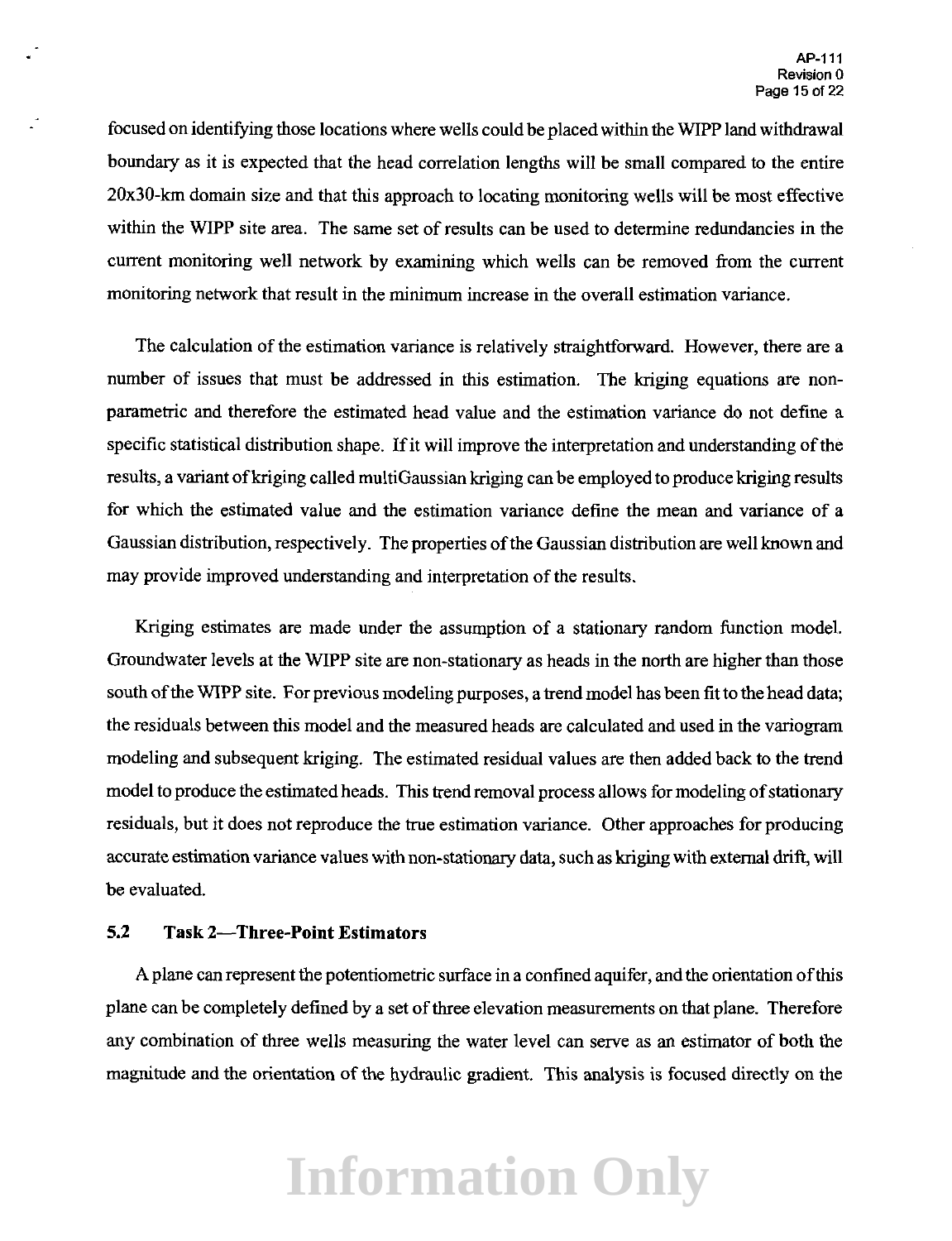NMED and EPA requirements that the direction and rate of ground water flow in the Culebra be determined and can provide relatively highly resolved information for understanding the causes of changes in observed water levels as also required by EPA.

Initial scoping calculations and work by other authors have shown that the ability of any threepoint estimator, or triangle, to provide accurate estimates of the hydraulic gradient is mainly a function of the triangle size and shape as well as the water-level-measurement error relative to the head drop across the estimator. Prior to using the three-point estimator to determine optimal monitoring well locations, scoping calculations will be completed to determine the acceptable level of measurement error relative to the head drop across the triangle and the acceptable triangle shapes. "Acceptable" will be defined here as those triangles that provide estimates of the magnitude of the hydraulic gradient with no more than  $\pm 10\%$  uncertainty caused by measurement error and estimates of the orientation of the hydraulic gradient with no more than  $\pm 30$  degrees uncertainty. Completion of these scoping calculations will result in a set of rules for the Culebra that define the acceptable triangle shape and amount of measurement error relative to head drop. These rules will be applied to the current Culebra monitoring network to determine the number of valid three-point estimators that can be generated from the existing wells. Then each point in the domain will be sequentially examined to determine how many new, valid three-point estimators could be generated by placing a new monitoring well at that location. The result of this analysis will be a map showing the increase in the total number of valid three-point estimators for the addition of a single monitoring well at each location. The reverse of this technique can also be used by sequentially removing each existing well from the network and determining which well(s) reduces the total number of valid triangles by the least number, or leaves a large area of the domain without a valid triangle.

An assumption inherent in the use of the three-point estimator is that the transmissivity within the triangle defined by the three wells is homogeneous. We know that this is not the case for the Culebra. However, this assumption can be met in a heterogeneous field if the triangle encloses a small amount of the aquifer in which the transmissivity variability is relatively small or if the triangle is very large and encompasses at least eight to ten correlation lengths of the transmissivity in which case a single average value of transmissivity can be applied. In the former case, small triangles can lead to small head drops across the triangle in which case measurement error plays a

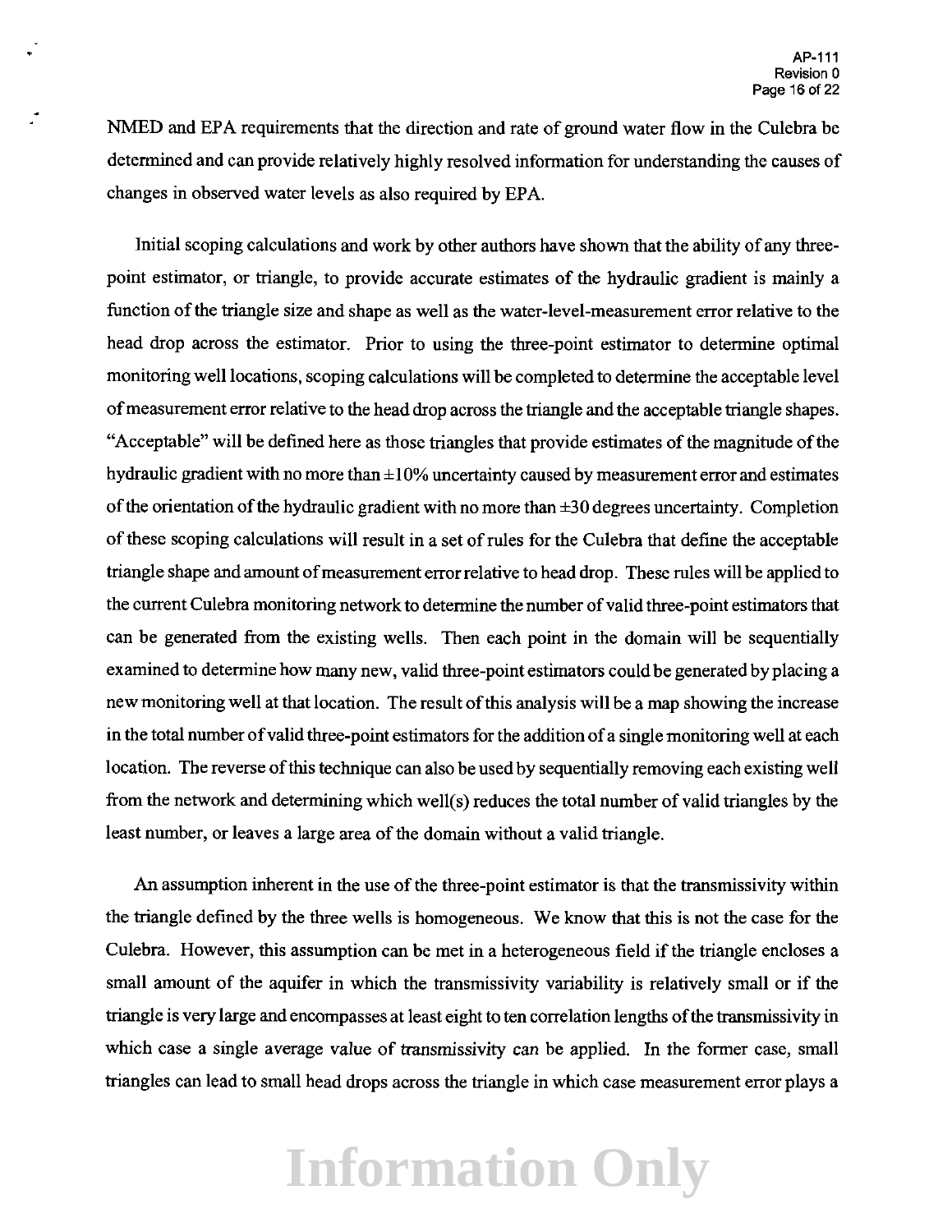more significant role and may make the triangle unacceptable for gradient estimation. The effects of transmissivity variance and correlation length on the ability of three-point estimators to identify the orientation and magnitude of the gradient correctly will be examined by using the results of the calibrated T fields developed by McKenna and Hart (2003). A series of triangles will be selected and used to determine the orientation and magnitude of the gradient within the triangle. This orientation will be compared to a flux-weighted average orientation and magnitude as calculated from all of the model cells enclosed within the selected triangle. Results of these numerical simulations will serve as a guide to the amount of error that can be expected when making magnitude and orientation estimates from three-point estimators in the Culebra and define the minimum and maximum size triangles that give accurate orientation and magnitude estimates.

Determination of optimal locations for additional monitoring wells through the use of three-point estimators is done sequentially. The question may arise as to where the next *k* monitoring wells should be located simultaneously. If this type of optimization becomes necessary and  $k$  becomes large, different objective function formulations could be defined and then solved using machine learning algorithm approaches such as simulated annealing or a genetic algorithm. If *k* remains relatively small (e.g., 3), then 3 separate sequential optimizations will be done where the next best location is found for a monitoring well, a well is assumed to be placed there, and then the next best place for a well is determined and so forth up to *k* new wells.

### 5.3 Task 3-Sensitivity Analyses

Sensitivity analysis is used to determine the sensitivity of a performance measure (e.g., travel time) to estimated properties (e.g., transmissivity or head) at all locations in the Culebra model domain. Those areas to which the performance measure is most sensitive are areas where the estimated property needs to be well understood in order to make accurate predictions of the performance measure. These areas of high sensitivity are selected as locations for additional monitoring wells. These sensitivity calculations will use the calibrated transmissivity fields and the travel times from these fields as input and determine the rank correlation across all fields between the travel time and the transmissivity for each location in the model. Additionally, the correlation between the travel time and the modeled head will also be calculated. The strength of the rank correlation serves as a measure of the sensitivity of the performance measure to the estimated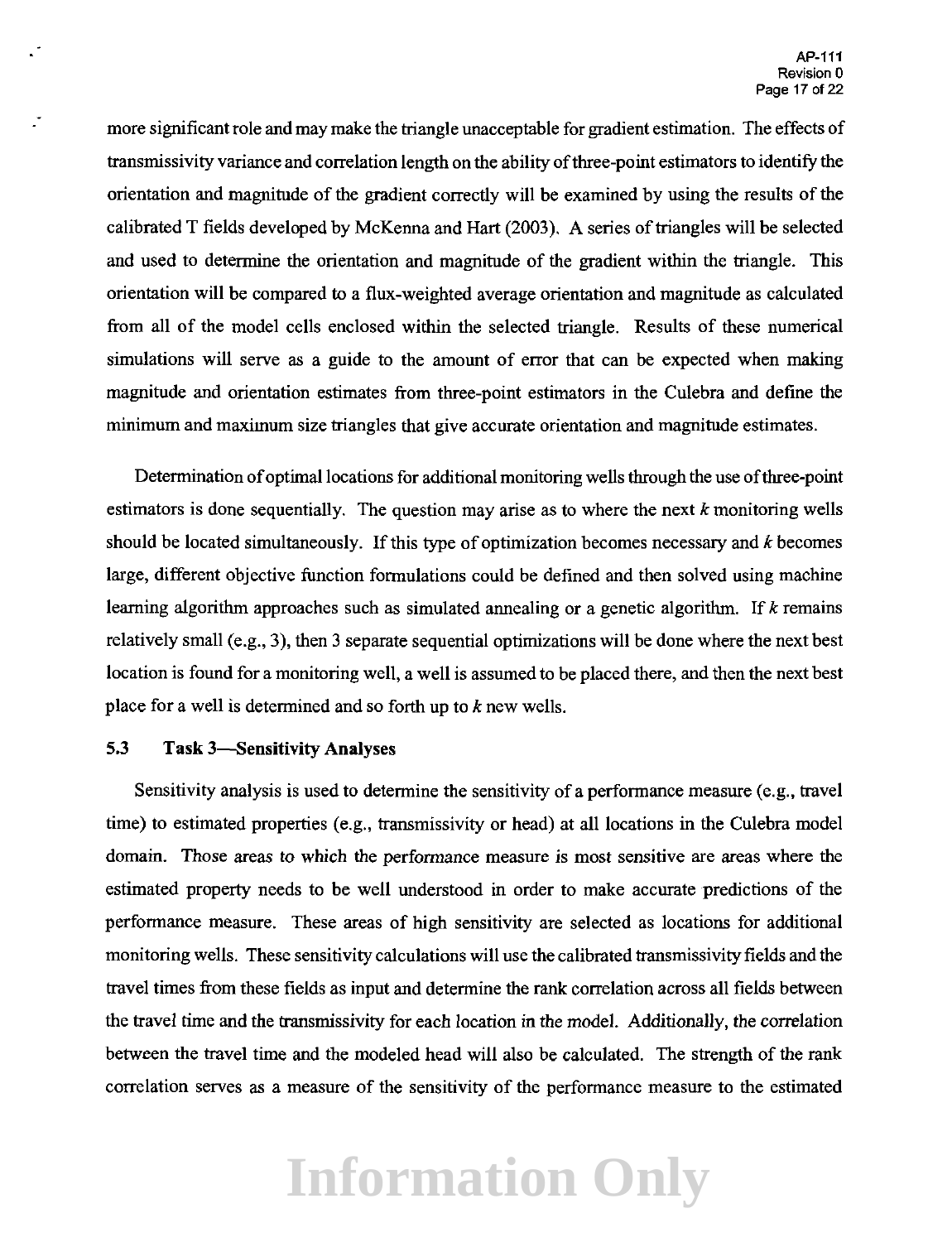transmissivity or head. This analysis will provide static maps of sensitivity. This approach cannot be used in an iterative manner to determine changes in the results with addition or subtraction of wells from the monitoring network as can be done with the Geostatistical and Three-Point Estimator analyses. This limitation is mainly due to the large computational cost of developing the calibrated transmissivity fields.

A second, more limited, sensitivity analysis will be done to examine the effect of the fixed-head boundary conditions on the calculated travel times from the repository to the WIPP boundary. These analyses will be done to determine areas where additional wells should be located to provide defensibility for the boundary conditions used in the Culebra models (the third primary objective in Section 4). These analyses will consist of multiple forward runs of **MODFLOW-2000** and **DTRKMF** on the average calibrated transmissivity field to determine the steady-state groundwater heads and the particle travel times. Each of these forward runs will be done with a perturbation to the fixed-head boundaries along the north, east, and south sides of the model. No perturbations will be made along the no-flow boundary on the west side of the model or in the inactive cells to the west of the high-transmissivity zone. Each perturbation of the fixed head will be a 5-meter increase in the fixed head centered on a single cell along the fixed-head boundary. The head perturbation will be smoothly distributed to adjacent model cells by using the spatial covariance function of the heads as determined in the previous variogram analysis. The result of this analysis will be a map of the fixedhead boundary cells showing the increase or decrease in travel time due to the head boundary perturbation relative to the travel time calculated on the average transmissivity field using the original fixed heads. Boundary locations where the head perturbation makes a significant change in travel time will be examined for additional monitoring well placement.

### **5.4 Task 4-Combining Analyses**

Each of the different optimization analyses will produce a different map indicating locations to place new monitoring wells. These different maps need to be combined into a single set of selected candidate monitoring well locations. This selection will be done by scientific judgment and additional factors will be included in the selection process including the expense involved in locating new wells at certain locations (e.g., presence of an existing well pad, road construction, site preparation, permitting). The Geostatistical and Three-Point Estimator analyses will also produce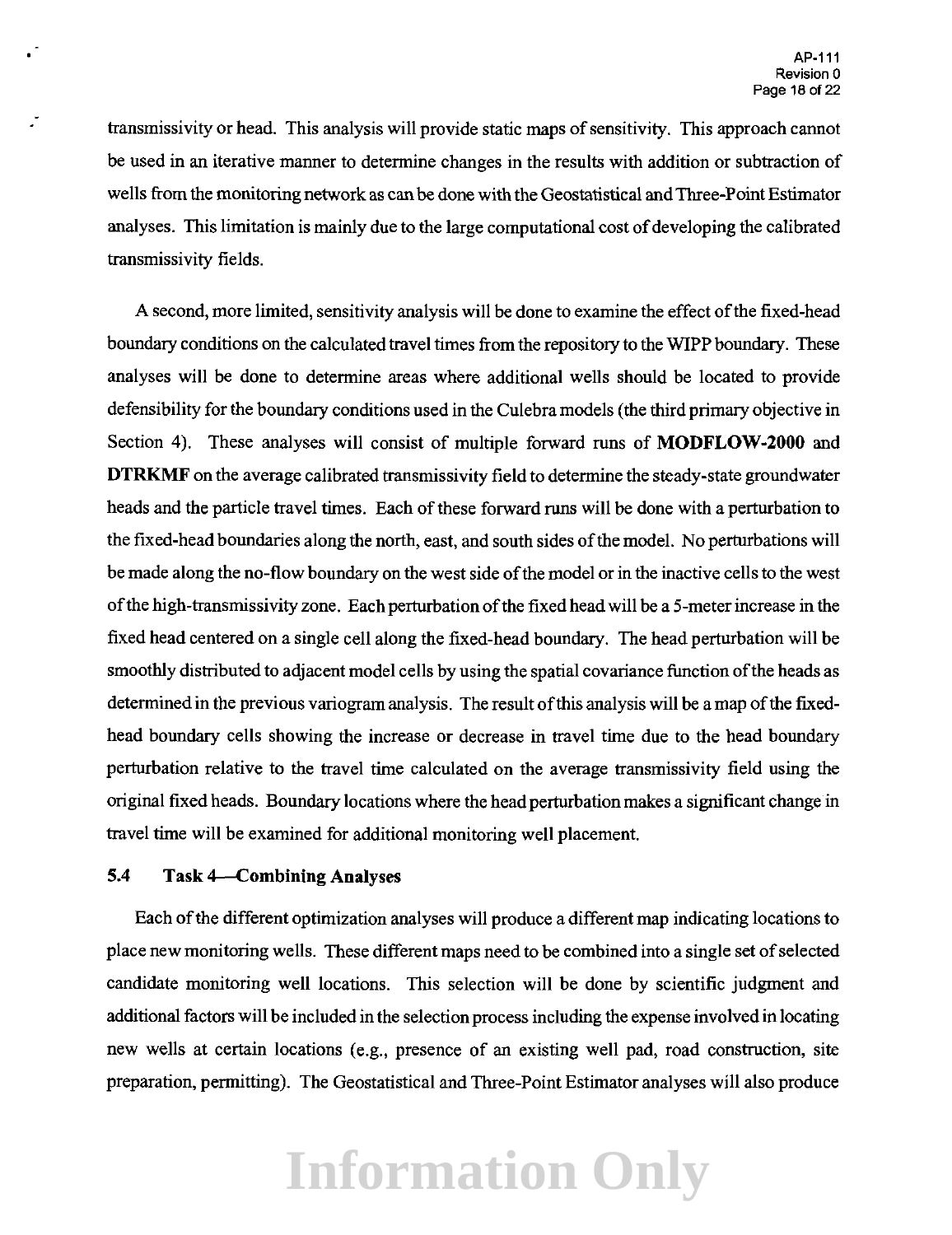separate lists of wells that could be removed from the network based on these wells providing redundant information. These two lists will also be combined using scientific judgment. The combination and final selection of which wells to removed will take into account other factors such as the age and construction materials of the wells under consideration for removal.

Ž,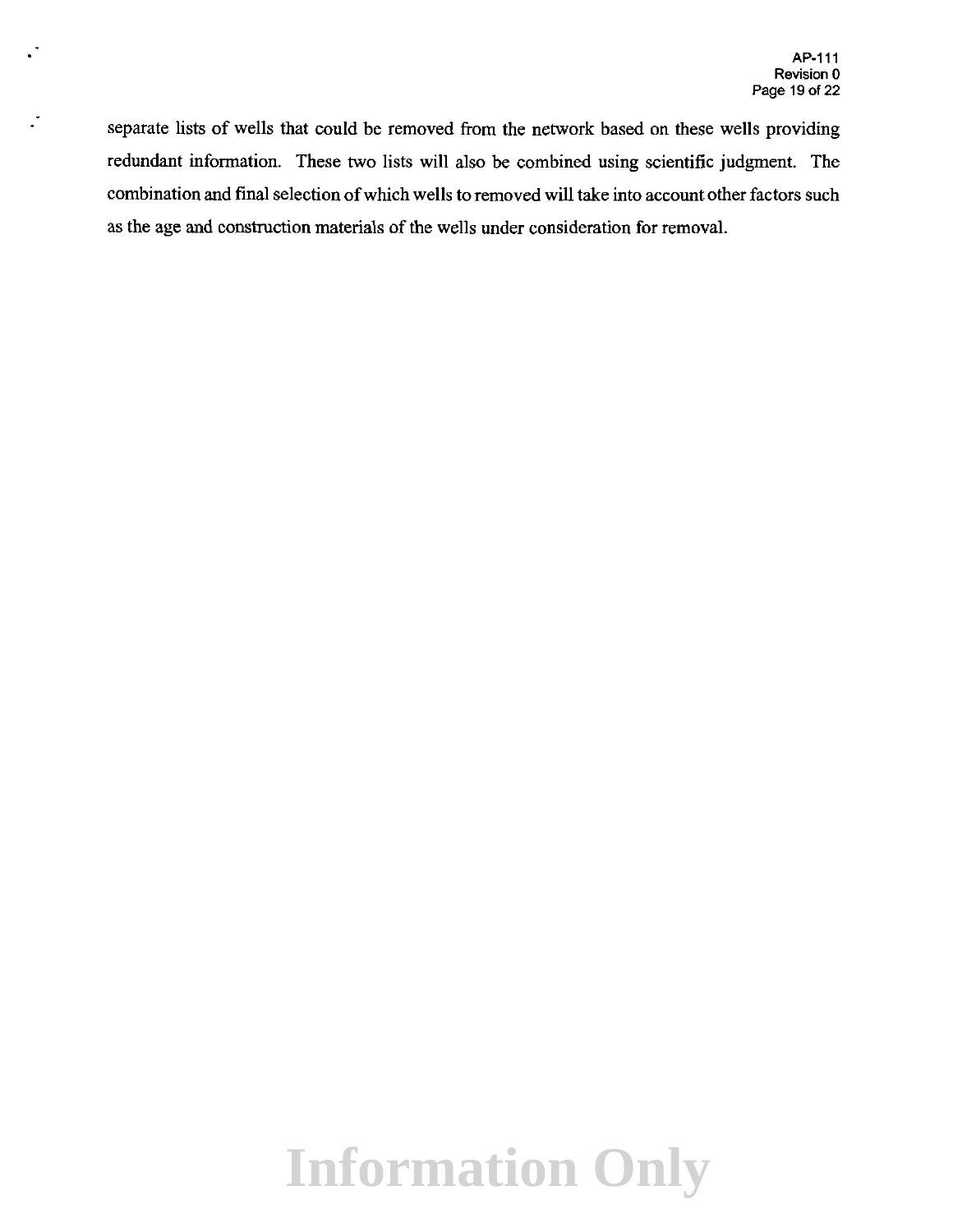### **6. Software List**

The following computer codes may be used for different tasks associated with optimization and minimization of the Culebra monitoring network:

- ESRI ArcInfo 8.1 (off-the-shelf software);
- GSLIB v. 2.0 (acquired; routines qualified under NP 19-1);
- Mathcad 11 (off-the-shelf software);
- MODFLOW-2000 v. 1.6 (qualified under NP 19-1);
- PEST v. 5.5 (qualified under NP 19-1); and
- DTRKMF (qualified under NP 19-1).

Off-the-shelf spreadsheet programs, such as Excel 2000, and graphing programs, such as Grapher 3 or SigmaPlot, may also be used for data manipulation and plotting. Any new codes written to perform specific tasks or pre- or post-processors needed for data manipulation and transfer between codes will also be qualified as part of the analysis package.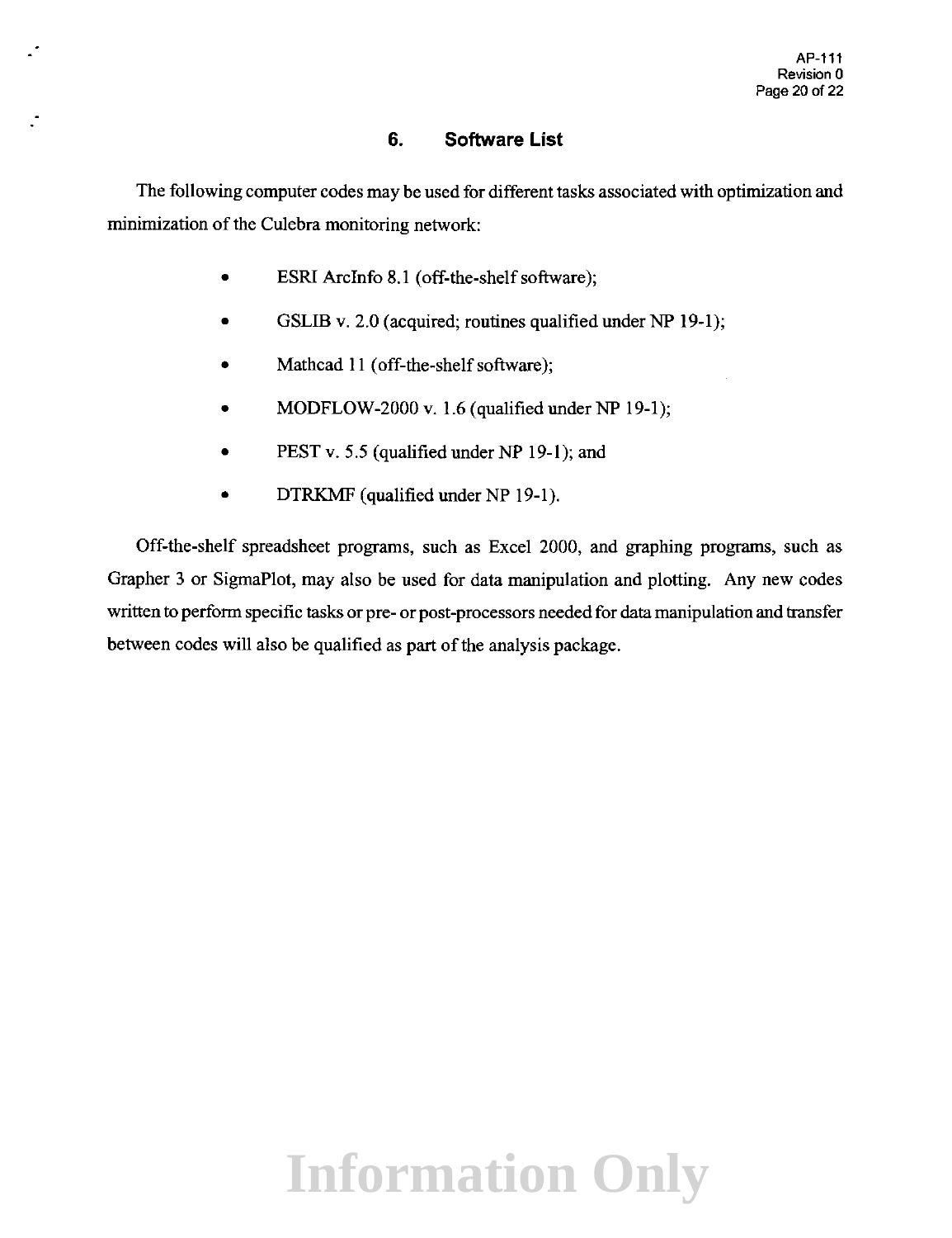### **7. Special Considerations**

No special considerations have been identified.

### **8. Applicable Procedures**

All applicable NWMP quality-assurance procedures will be followed for these analyses. Training of personnel will be done in accordance with the requirements of NP 2-1 *Qualification and Training.* Analyses will be performed and documented in accordance with the requirements ofNP 9-1 *Analyses* and NP 20-2 *Scientific Notebooks.* All software used will meet the requirements ofNP 19-1 *Software Requirements.* The analyses will be reviewed following NP 6-1 *Document Review Process.* All required records will be submitted to the WIPP Records Center in accordance with NP 17-1 *Records.*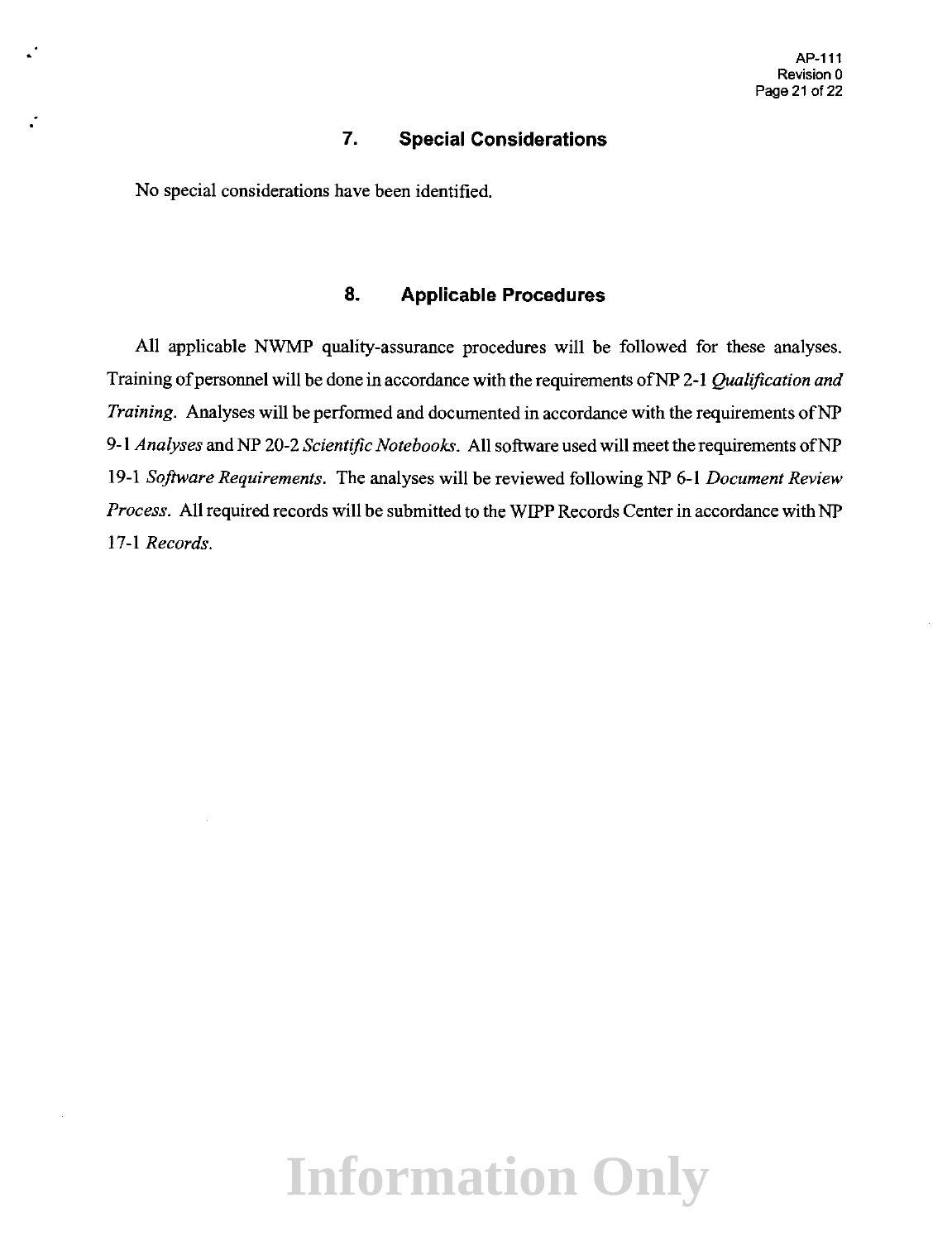### **9. References**

•

DOE (U.S. Department of Energy). 2003. *Strategic Plan For Groundwater Monitoring at the Waste Isolation Pilot Plant, DOE/WIPP 03-3230. Carlsbad, NM: U.S. DOE Waste Isolation Pilot* Plant.

EPA (U.S. Environmental Protection Agency). 1996. "40 CFR Part 194: Criteria for the Certification and Re-Certification of the Waste Isolation Pilot Plant's Compliance with the 40 CFR Part 191 Disposal Regulations; Final Rule," *Federal Register.* 61 (28):5224-5245, February 9, 1996. Washington, D.C.: Office of Radiation and Indoor Air.

EPA (U.S. Environmental Protection Agency). 1993. "40 CFR Part 191: Environmental Radiation Protection Standards for the Management and Disposal of Spent Nuclear Fuel, High Level and Transuranic Radioactive Wastes: Final Rule," *Federal Register.* 58(242):66398-66416, December 20, 1993. Washington, D.C.: Office of Radiation and Indoor Air.

EPA (U.S. Environmental Protection Agency). 1985. "40 CFR Part 191: Environmental Standards for the Management and Disposal of Spent Nuclear Fuel, High-Level and Transuranic Radioactive Wastes: Final Rule," *Federal Register.* 50(182):38066-38089, September 19, 1985. Washington, D.C.: Office of Radiation Programs. Copy on file in the Sandia WIPP Records Center under ERMS# 239132.

McKenna, S.A., and D.B. Hart. 2003. Analysis Report, Task 4 of AP-088, Conditioning of Base T Fields to Transient Heads. ERMS# 531124. Carlsbad, NM: Sandia National Laboratories, WIPP Records Center.

NMAC (New Mexico Administrative Code). 2000. 20.4.1 NMAC, Subpart V, §264.13, and Subpart VIII, §268.35(d).

NMED (New Mexico Environment Department). 1999. Hazardous Waste Facility Permit, Waste Isolation Pilot Plant EPA No. NM4890139088, October 27.

Public Law 102-579. 1992. Waste Isolation Pilot Plant Land Withdrawal Act, 106 Stat. 4777, (Amended by 104-201, 1996), October 1992. 102nd Congress, Washington, D.C. Copy on file in the Sandia WIPP Records Center under ERMS# 239015.

USC (United States Code). 1976. Resource Conservation and Recovery Act, 42 U.S.C. §3251 et seq. Washington, D.C.: U.S. Government Printing Office.